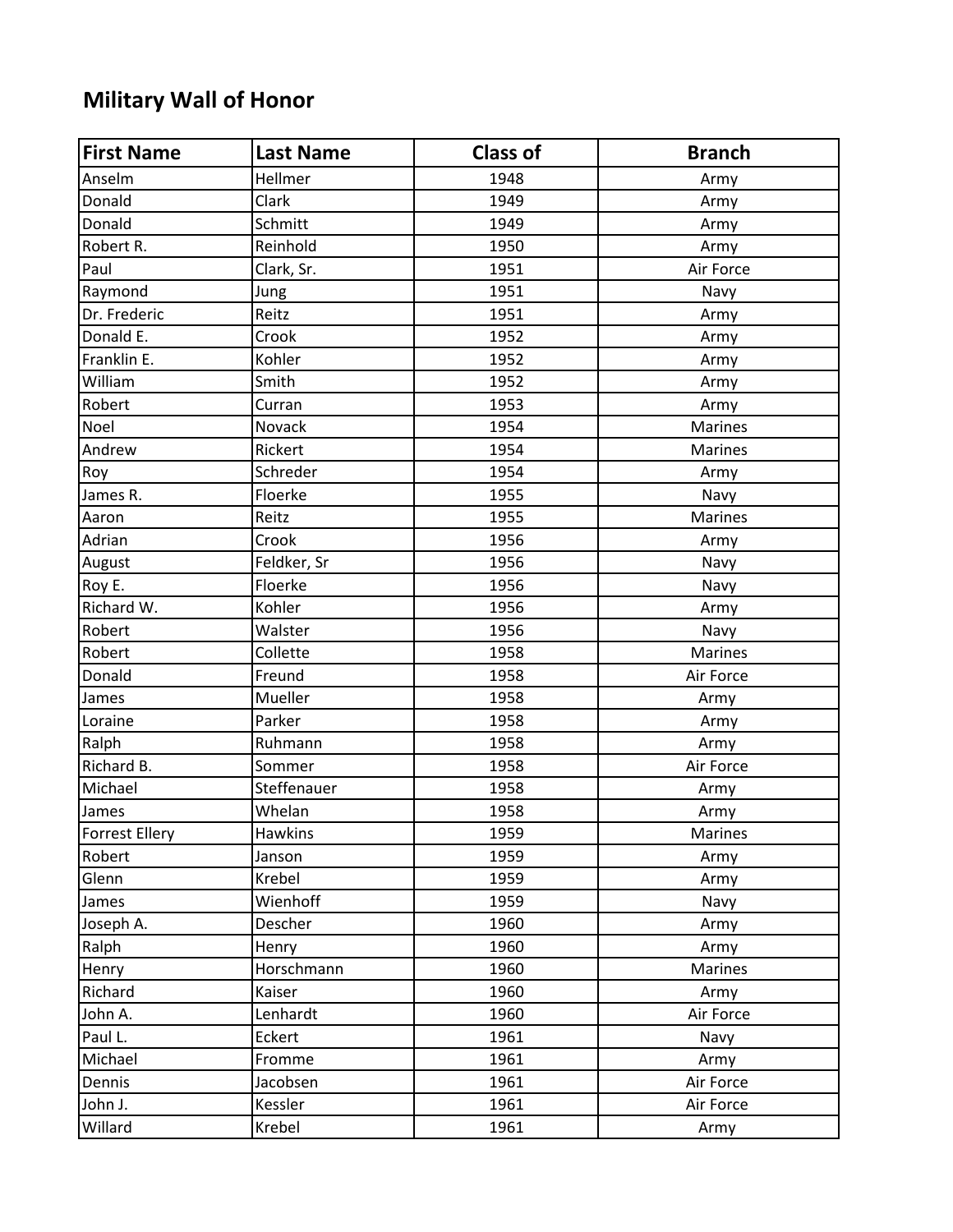| Robert              | Matusek       | 1961 | <b>Coast Guard</b>          |
|---------------------|---------------|------|-----------------------------|
| Paul E.             | Mosbacher     | 1961 | Navy                        |
| Thomas              | Schilling     | 1961 | Navy                        |
| David R.            | Conrad        | 1962 | Army                        |
| Russel              | Ernst         | 1962 | <b>Marines</b>              |
| Joseph W.           | Fruth         | 1962 | US Navy/ Seabees            |
| Robert              | Hill          | 1962 | Army                        |
| <b>Robert Butch</b> | Kunkel        | 1962 | Army                        |
| Michael             | Novoselac     | 1962 | Navy                        |
| John Thomas         | Shields       | 1962 | Navy                        |
| William T.          | Ahne          | 1963 | Navy                        |
| Andrew              | Benyo, Jr.    | 1963 | Air Force                   |
| Joseph B.           | Fortman       | 1963 | Army                        |
| Dennis W.           | Lutz          | 1963 | Army                        |
| John L.             | Poetker       | 1963 | Army                        |
| Roger               | Toenjes       | 1963 | Army                        |
| William G.          | Clark         | 1964 | Air Force                   |
| Charles             | Gross         | 1964 | Army                        |
| Timothy             | Harlin        | 1964 | Army                        |
| David               | O'Riley       | 1964 | Marines                     |
| Dennis              | Range         | 1964 | Navy                        |
| Richard             | Toenjes       | 1964 | Army                        |
| Joseph W.           | Tucker        | 1964 | Army                        |
| Robert              | Floerke       | 1965 | Army                        |
| William J.          | Fruth         | 1965 | Army                        |
| Martin              | Gross         | 1965 | Air Force                   |
| Daniel              | Huebner       | 1965 | Army                        |
| Dennis              | Kish          | 1965 | Air Force                   |
| Patrick             | Mudd          | 1965 | Army                        |
| John T.             | Shrewsbury    | 1965 | Air Force                   |
| Dennis              | <b>Biffar</b> | 1966 | Army AND Air National Guard |
| Robert              | Crook         | 1966 | Marines                     |
| David               | Goeddel       | 1966 | Army                        |
| Daniel J.           | Kelley        | 1966 | Air Force                   |
| John                | Mosbacher     | 1966 | Navy                        |
| Edward A.           | Schaefer      | 1966 | Army                        |
| Kenneth             | Schmitz       | 1966 | Air Force                   |
| Paul                | Toenjes       | 1966 | Marines                     |
| Paul                | <b>Braun</b>  | 1967 | Army                        |
| Larry               | Cortner       | 1967 | Army                        |
| Michael L.          | Glessner      | 1967 | Air Force                   |
| David               | Gross         | 1967 | Marines                     |
| Dorothy (Dot)       | Janson        | 1967 | Navy                        |
| Norbert             | Mudd          | 1967 | Army                        |
| Joseph              | Muertz        | 1967 | Air Force                   |
| Richard             | Pieper        | 1967 | Navy                        |
| Roger               | Pieper        | 1967 | Marines                     |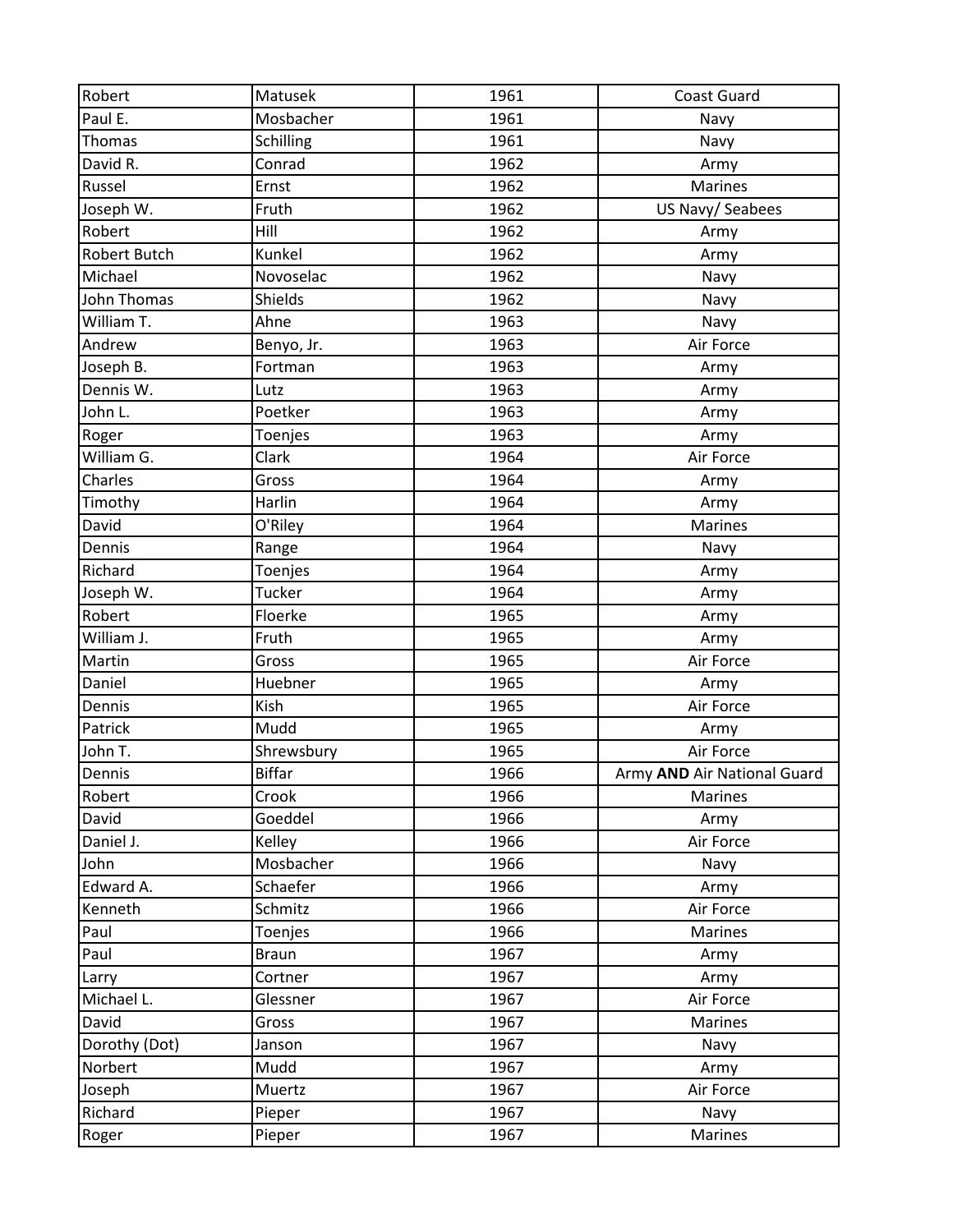| Roy          | Proctor Jr.      | 1967 | Air Force          |
|--------------|------------------|------|--------------------|
| Mark         | Raeber           | 1967 | Navy               |
| John         | Shea             | 1967 | Air Force          |
| James        | Tucker           | 1967 | Air Force Reserves |
| Joseph P.    | Dugan            | 1968 | Navy               |
| James        | Gant             | 1968 | Air Force          |
| Larry J.     | Janson           | 1968 | Army               |
| Dennis       | Kruse            | 1968 | Army               |
| Richard L.   | Meier            | 1968 | Army               |
| David        | Poetker          | 1968 | Army               |
| Donald       | Roever           | 1968 | Army               |
| Thomas J.    | Schmitt          | 1968 | Navy               |
| Charles L.   | Wienhoff         | 1968 | Navy               |
| Gene         | Ahne             | 1969 | Navy               |
| Dennis       | Heck             | 1969 | Army               |
| Robert       | Heller           | 1969 | Army               |
| Kevin        | Kelly            | 1969 | Army               |
| Paul         | Mudd             | 1969 | Army               |
| Louis        | Reitz            | 1969 | Air Force          |
| Gilbert J.   | <b>Birk</b>      | 1970 | Army               |
| Dennis       | Brinkmann        | 1970 | Army               |
| Raymond      | Dugan            | 1970 | <b>Marines</b>     |
| William      | Kelly            | 1970 | Air Force          |
| Gregory      | Moll             | 1970 | Navy               |
| Robert J.    | Schoenborn       | 1970 | Army               |
| Linda        | Serafini         | 1970 | Air Force          |
| Thomas       | Smith            | 1970 | Army               |
| Robert       | Stumpf           | 1970 | Army               |
| Donald       | Wienhoff         | 1970 | Army               |
| Steven       | Goessling        | 1971 | Army               |
| David        | Heck             | 1972 | Army               |
| Dale         | Poetker          | 1972 | Army               |
| Eugene       | Schoenborn       | 1972 | Air Force          |
| Randall      | Stumpf           | 1972 | Army               |
| John         | Etherton         | 1973 | Air Force          |
| David        | Roethlisberger   | 1973 | Navy               |
| <b>Bruce</b> | Grau             | 1974 | Air Force          |
| Connie       | Schreder Pearson | 1974 | Air Force          |
| Kearn        | Kelley           | 1975 | Army               |
| Terry        | Mudd             | 1975 | Air Force          |
| Tim          | Mullarkey        | 1976 | <b>Coast Guard</b> |
| David        | Naumann          | 1976 | Army               |
| Mary         | <b>Becker</b>    | 1977 | Marines            |
| Duane        | Langhorst        | 1977 | Air Force          |
| Loren        | Loerch           | 1977 | Air Force          |
| John         | Chapman          | 1978 | Air Force          |
| Paul         | Costello         | 1978 | Navy               |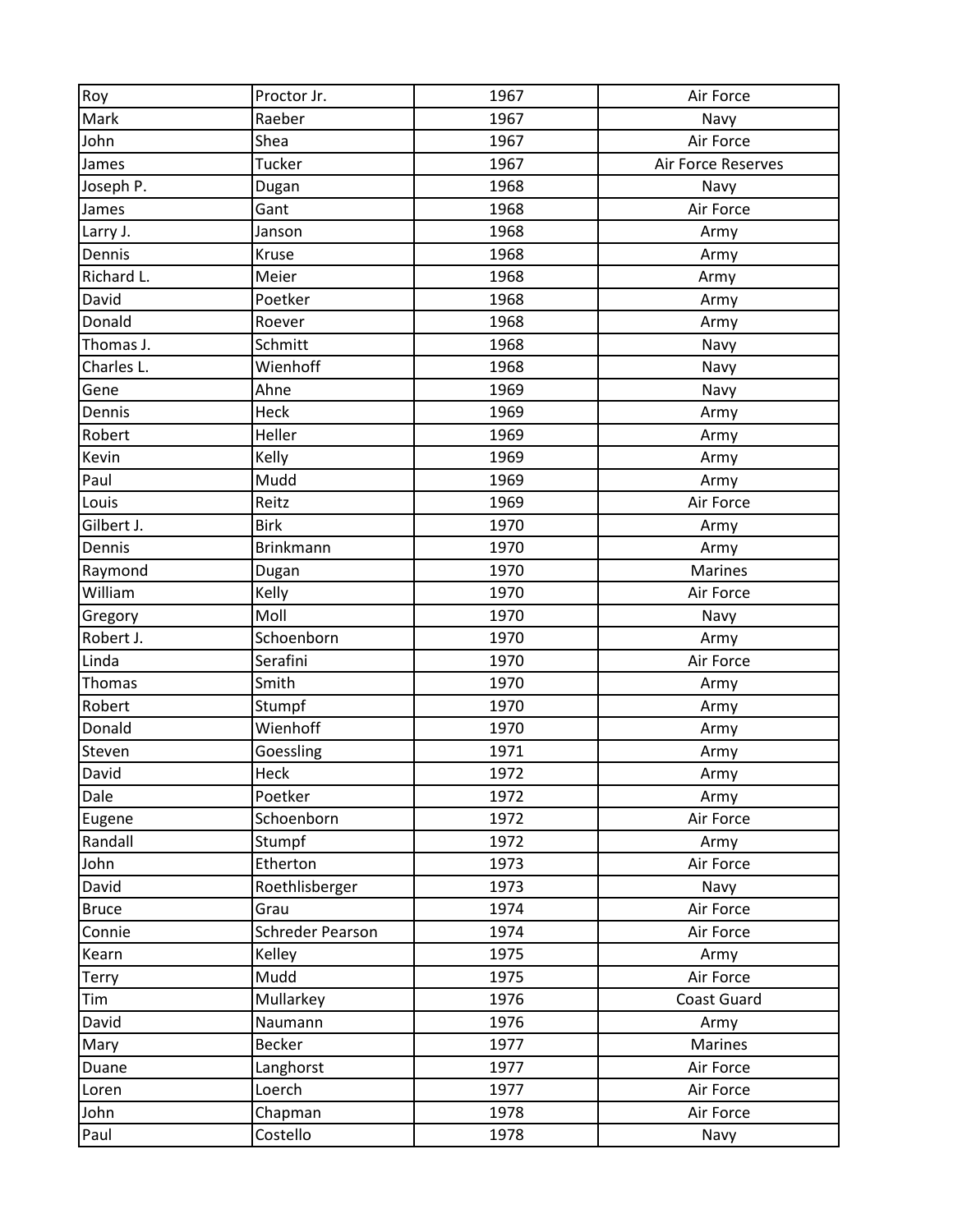| <b>Brian</b>         | Grau                 | 1978 | Air Force                  |
|----------------------|----------------------|------|----------------------------|
| Dennis               | Lawlor               | 1978 | Air Force                  |
| Michael              | McMullan             | 1978 | Air Force                  |
| Phillip              | Morales              | 1978 | Navy                       |
| Thomas               | Toal                 | 1978 | Navy                       |
| Gina                 | Wallhaus             | 1978 | Air Force                  |
| Ronald               | Grau                 | 1979 | Army                       |
| James P.             | <b>McCarty</b>       | 1980 | <b>Marines</b>             |
| Danny                | Kershner-Mattingly   | 1981 | Navy                       |
| Norbert              | Zimmermann           | 1981 | Army                       |
| Mark                 | Grimm                | 1982 | Army                       |
| David                | Kershner-Mattingly   | 1982 | <b>Marines</b>             |
| Vincent              | Joniak               | 1983 | Army                       |
| Christopher          | Kaltenbronn          | 1983 | <b>Marines</b>             |
| Chanthy              | Keomongkhoun         | 1983 | Air Force                  |
| John                 | Stumpf               | 1983 | Army                       |
| Roserita             | Klein Cadwell        | 1984 | Army                       |
| Christina            | Armbrecht Mannix     | 1985 | Navy                       |
| Michael              | Crook                | 1985 | Air Force                  |
| Michael              | Henry                | 1985 | <b>Marines</b>             |
| Joseph G.            | Klein II             | 1985 | Navy                       |
| Timothy              | Fromme               | 1986 | Army                       |
| Kevin                | Kaltenbronn          | 1986 | Marines                    |
| Roland               | Klein                | 1986 | Navy                       |
| Christopher          | Veath                | 1986 | Navy                       |
| Eric                 | Crony                | 1987 | Army                       |
| Michael              | Wightman             | 1987 | Air Force                  |
| Ronald               | Huber                | 1988 | Navy                       |
| Anthony              | <b>Biffar</b>        | 1989 | Army Reserves              |
| Ryan                 | Grohmann             | 1989 | <b>Army Reserves</b>       |
| Ronald               | Heinen               | 1989 | <b>Marines</b>             |
| Erich                | Klein                | 1989 | <b>Coast Guard</b>         |
| Peter                | Krasucki             | 1989 | Army                       |
| Jeremy               | Krump                | 1989 | <b>Army National Guard</b> |
| William              | Luecking             | 1989 | Navy                       |
| William              | Mezel, Jr.           | 1989 | Air Force                  |
| Scott                | Schilling            | 1989 | Army Reserves              |
| <b>Brian</b>         | Schoellhorn          | 1990 | Army                       |
| Kirk                 | Kaltenbronn          | 1991 | Marines                    |
| Anthony              | Carrera              | 1992 | Army                       |
| Matthew              | Mollet               | 1992 | Air Force                  |
| <b>Terry</b>         | Morrissey            | 1992 | Marines                    |
| Charity              | <b>Bagsby Cotton</b> | 1993 | Navy                       |
| Tony (Larry Anthony) | Flinn                | 1993 | Marines                    |
| Benjamin             | Cozean               | 1994 | Marines                    |
| Shane                | Dabbs                | 1994 | Air Force                  |
| Daniel               | Funken               | 1994 | Marines                    |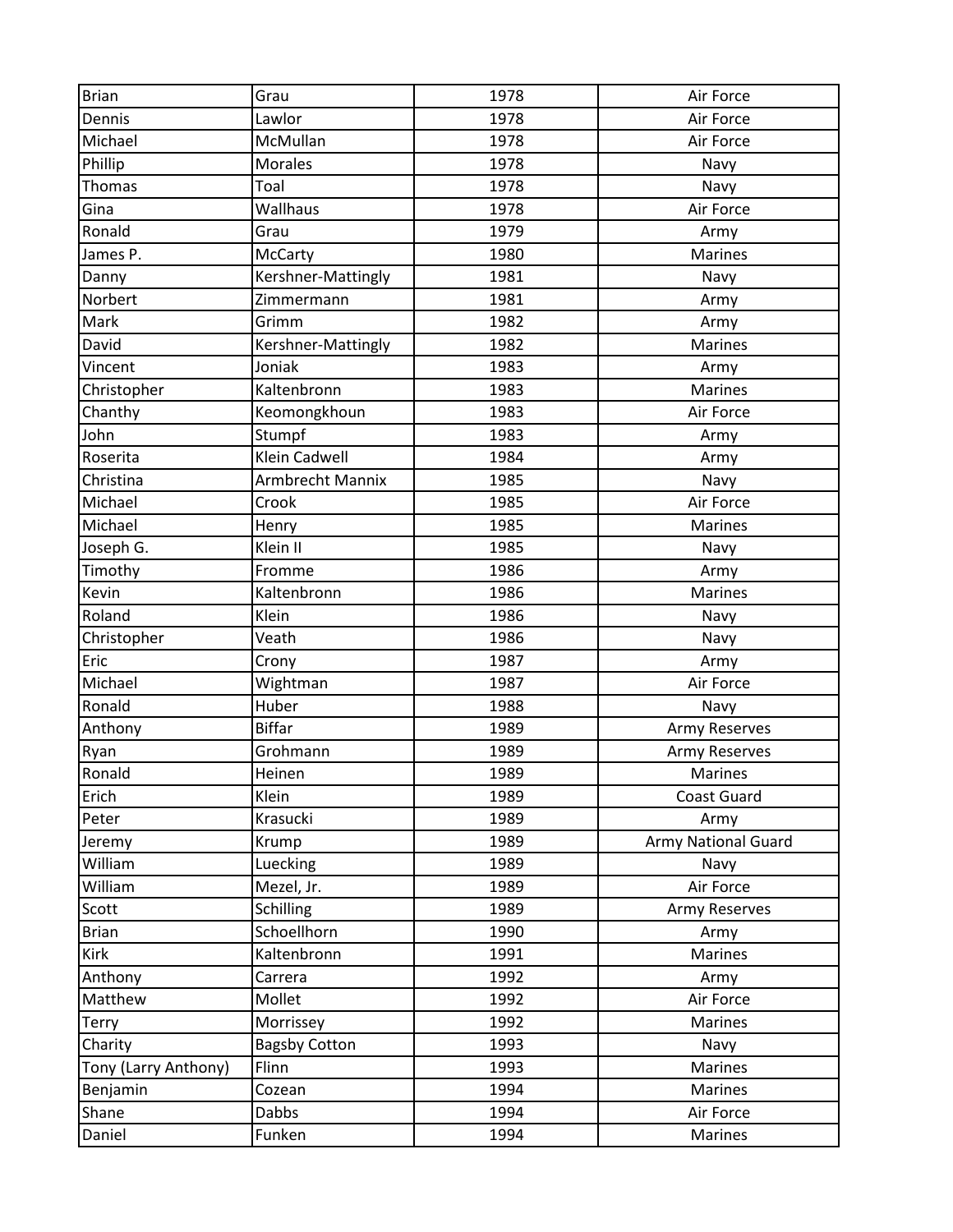| Neil            | Schlemmer         | 1994 | <b>Marines</b>              |
|-----------------|-------------------|------|-----------------------------|
| William         | Cobillas          | 1995 | Air Force                   |
| Natasha         | Klein Bartelt     | 1995 | <b>Coast Guard</b>          |
| Joseph          | Madaus            | 1995 | Air Force                   |
| Bryan           | Kramer            | 1996 | Air Force                   |
| Stephen         | Robertson         | 1996 | Marines AND Army            |
| Christopher     | Massey            | 1997 | <b>Army Reserves</b>        |
| Shawn           | <b>Bert</b>       | 1998 | Illinois Air National Guard |
| Peter           | Goessling         | 1998 | Air Force                   |
| Benjamin        | Sauer             | 1998 | Army                        |
| Scott           | Sweet             | 1999 | Army                        |
| Aaron           | Toenjes           | 1999 | Air Force                   |
| John            | Chartrand, Jr.    | 2000 | Navy                        |
| Casey           | Eckert            | 2000 | Army                        |
| Ryan            | Frierdich         | 2001 | Navy                        |
| Amanda          | Waller Wynn       | 2001 | Navy                        |
| <b>Brandon</b>  | Edwards           | 2002 | Air Force                   |
| <b>Nicholas</b> | Guerrero          | 2002 | Air Force                   |
| Joseph          | Diecker           | 2003 | <b>Army National Guard</b>  |
| Aubrie          | Miskell Swafford  | 2004 | Air Force                   |
| Michael         | Schreder          | 2004 | Army                        |
| Jared           | Walsh             | 2004 | <b>Marines</b>              |
| Kenneth         | Wolf              | 2004 | Air Force                   |
| <b>Bradley</b>  | Diecker           | 2005 | Air Force                   |
| Justin          | Weiler            | 2005 | Air Force                   |
| Tyler           | Moravec           | 2006 | Army                        |
| Jacob           | Wittenauer        | 2006 | Navy                        |
| Katherine       | Gilbreth          | 2007 | Navy                        |
| Kyle            | Bement            | 2008 | Navy                        |
| AJ              | Krump             | 2008 | Air Force                   |
| Anthony         | Miller            | 2008 | Army                        |
| Kelsey          | Weber Smith       | 2008 | Air Force                   |
| Andrew          | Schaefer          | 2009 | Navy                        |
| Adam            | Touchette         | 2009 | Navy                        |
| Andrew          | Helfrich          | 2010 | Marines                     |
| <b>Brandon</b>  | Peters            | 2010 | Army                        |
| Connor          | Fahy              | 2011 | Army                        |
| Corey           | Sanders           | 2011 | Army                        |
| Chandler        | Wiegand           | 2011 | Army                        |
| Ashley          | Johnson Juengling | 2012 | Air Force                   |
| Colin           | Juengling         | 2012 | Air Force                   |
| Gabriel         | Pelate            | 2012 | Navy                        |
| Austin          | Gregson           | 2014 | Marines                     |
| Justin          | Heinen            | 2017 | Air Force                   |
| Reid            | Lamie             | 2017 | Air Force ROTC              |
| Alexander       | Stern             | 2017 | Army                        |
| Joshua          | Besserman         | 2018 | <b>Marines</b>              |